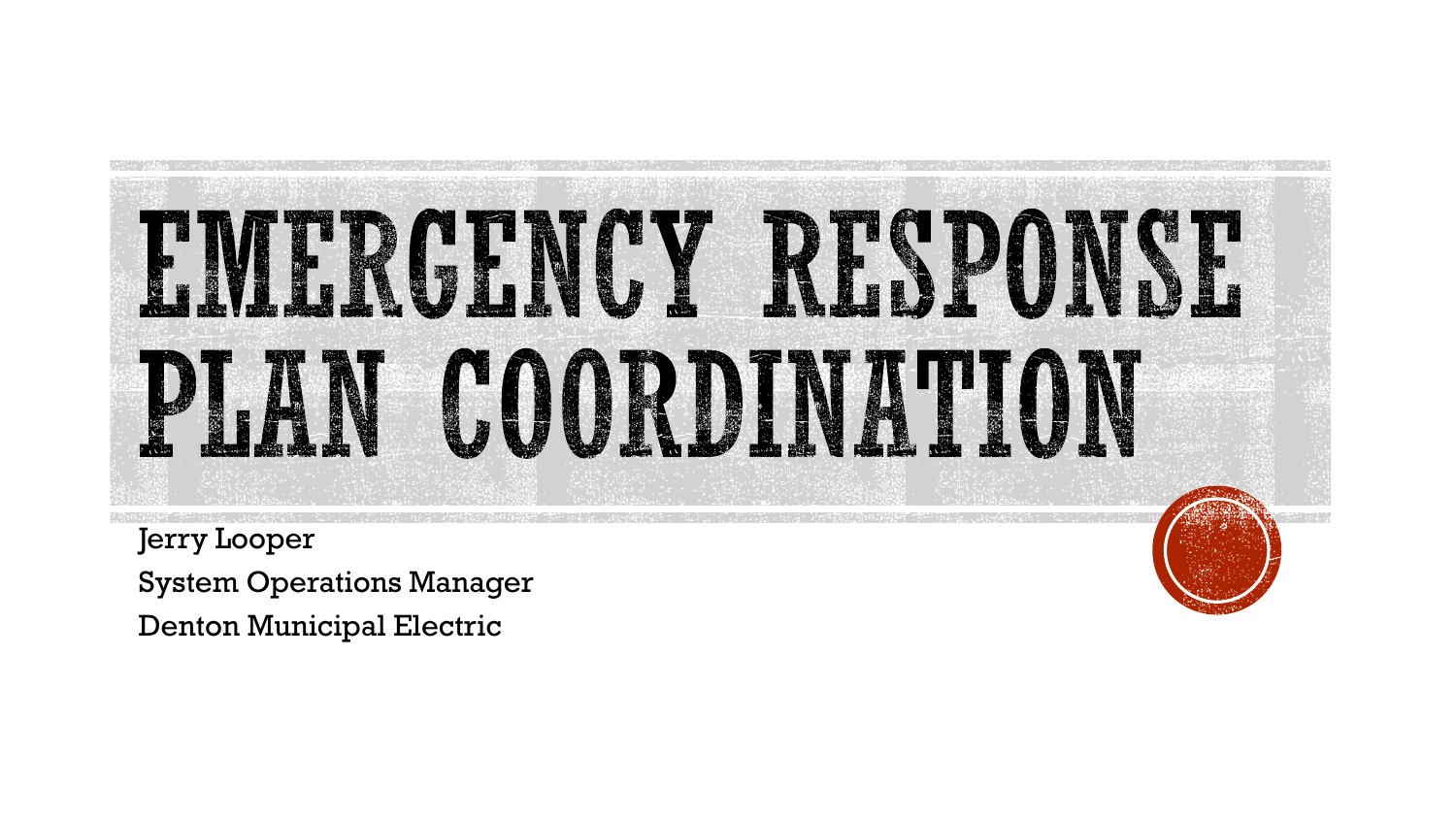

- ❖ Located 35 miles north of the DFW
- ❖ Population of 136,000 residents
- ❖ Two Universities, two hospitals, and industrial district

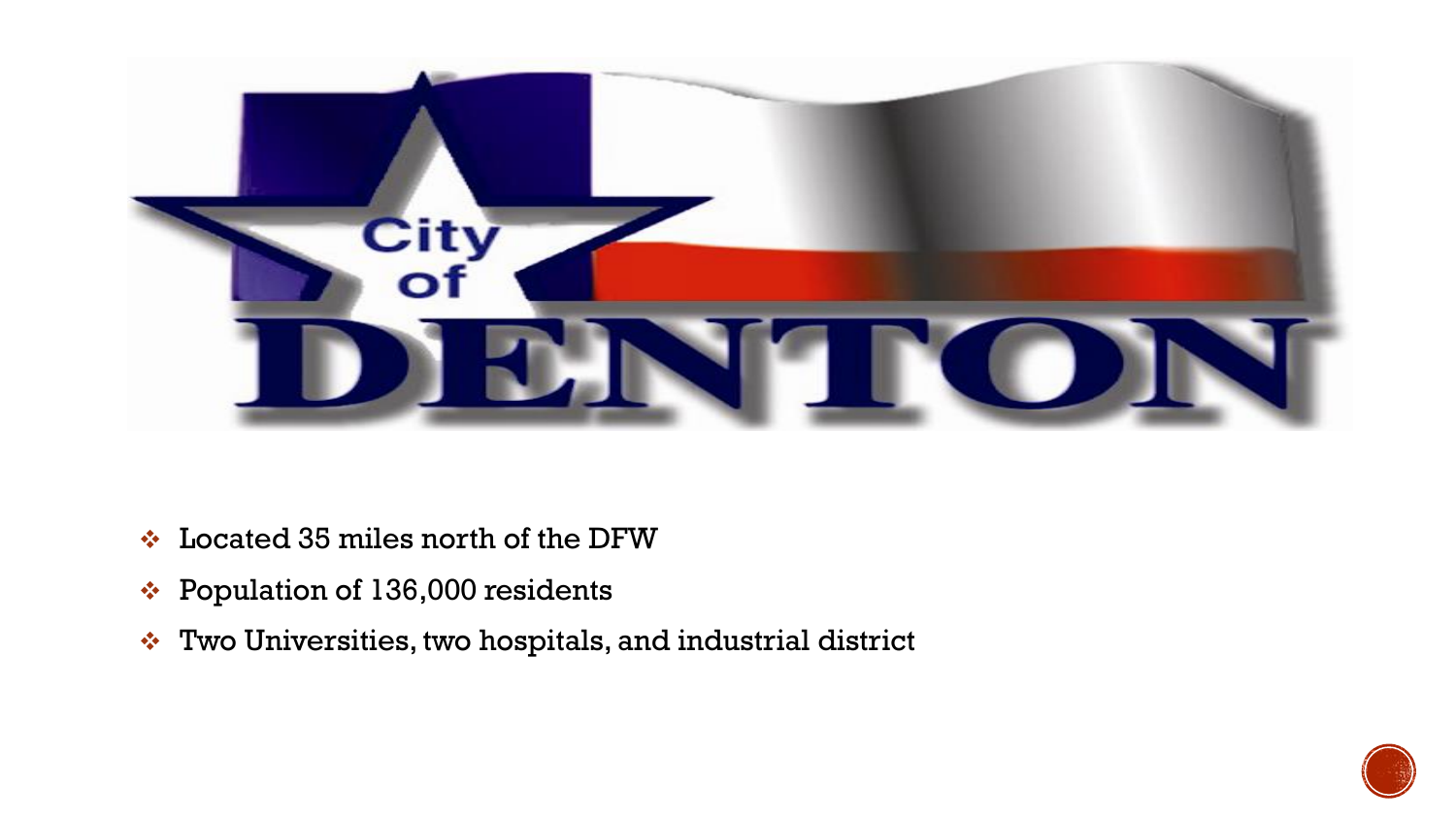

The Electric Department of the City of Denton

- ❖ Service area of 108 square miles
- ❖ Serving 55,000 customers
- ❖ 370 MW of load
- ❖ Owns 33.5 miles of transmission line and operates another 34 miles

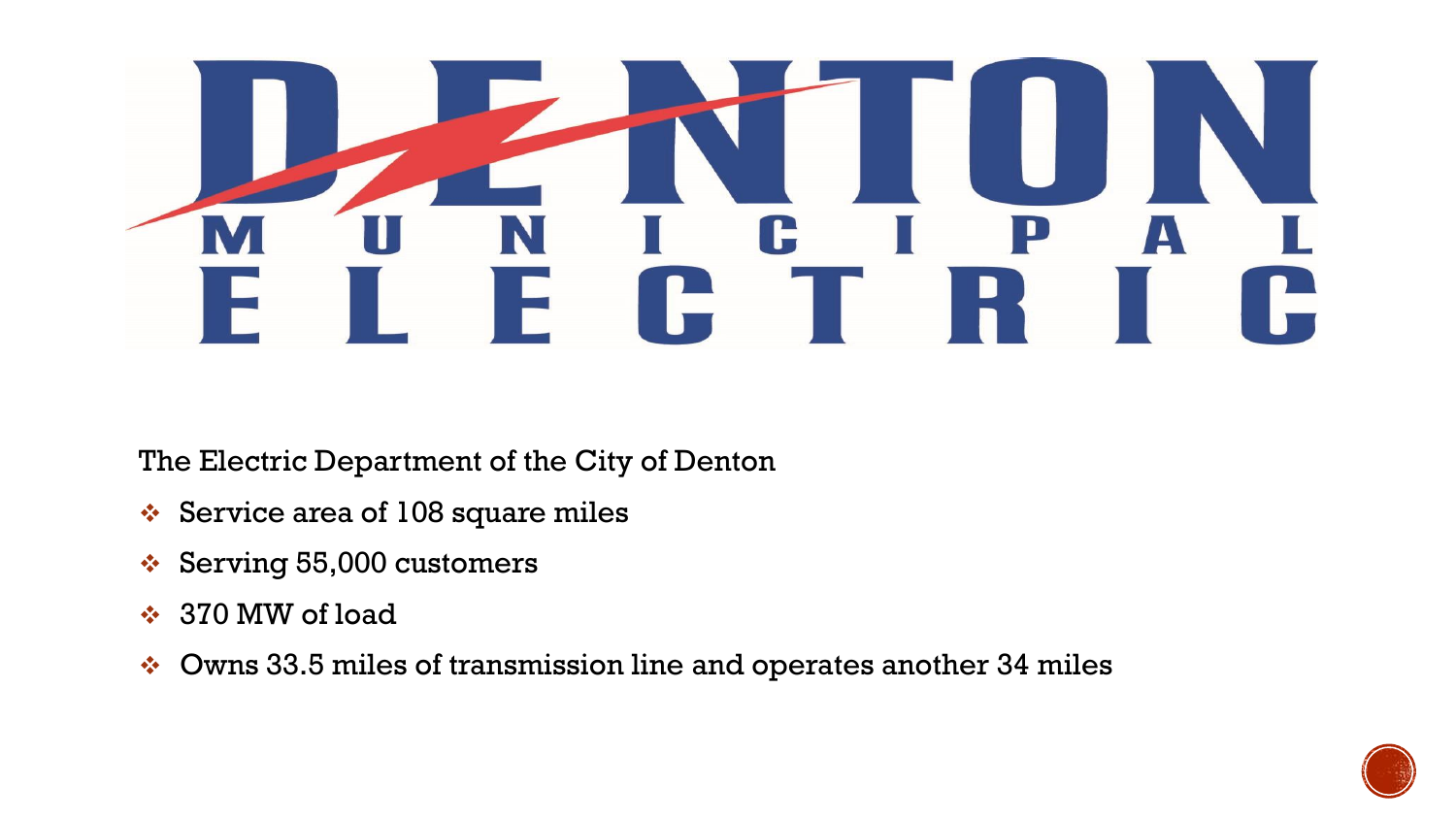## DME CONTINUED



- $\cdot$ 893 miles of distribution lines with 60% underground
- ❖225 MW of gas fired quick response power plant, Denton Energy Center (DEC)
- ❖Registered with North American Electric Reliability Corporation (NERC) as a GO, GOP, TO, TOP, DP, QSE, and RE
- ❖Distributed Generation Program
	- ❖Solar only rebates range from .40¢ to .80¢ /watt depending on the size of the unit
	- ❖Solar with storage rebates range from .60¢ to \$1.20 /watt depending on the size of the unit
	- ❖Full usage price is paid for all power generated back to the system
	- ❖310 customer owned PV systems installed totaling 3,500 KW
- ❖70% renewable energy
	- **❖ 180MW from wind**
	- ❖30 MW from solar

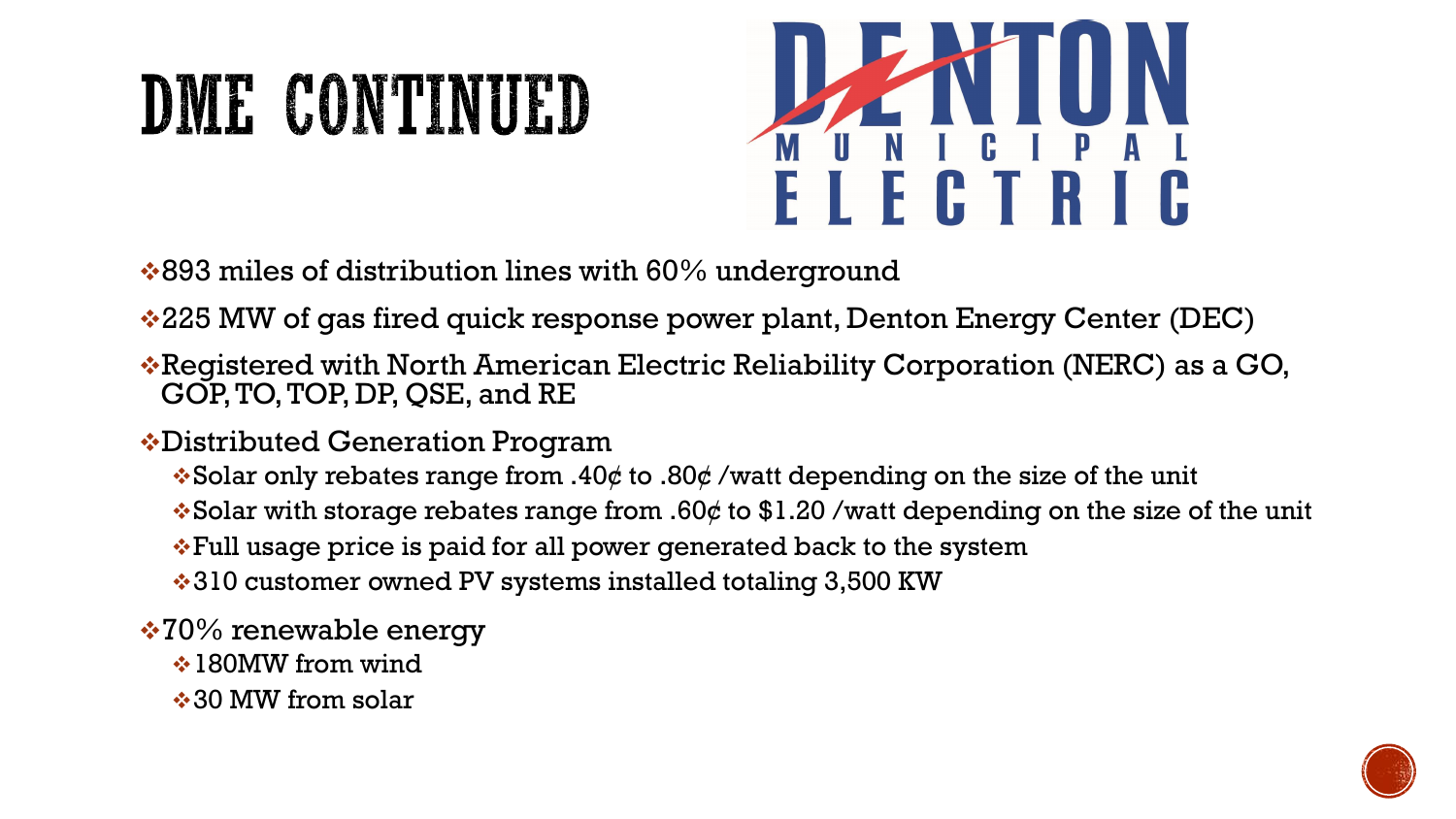## WHY COORDINATE EMERGENCY PLANS

Last year was the first year that Electric System Operations was ask to review the City of Denton's Emergency Management Plan.

The Electric Emergency Operations plan and the City's plans did not complement each other and in some ways contradicted each other:

- ❖The non-electric staff did not recognize that the electric department has regulations that have to be complied with during emergency situations
- ❖Electric resources may not be available to other City departments as previously understood by Emergency Management
- ❖Electric staff did not have a full understanding of police and fire procedures
- ❖DME did not fully include other city departments needs or expectations in our plans
- ❖DME underestimated non-electric staff's general knowledge of how the electric system functions.

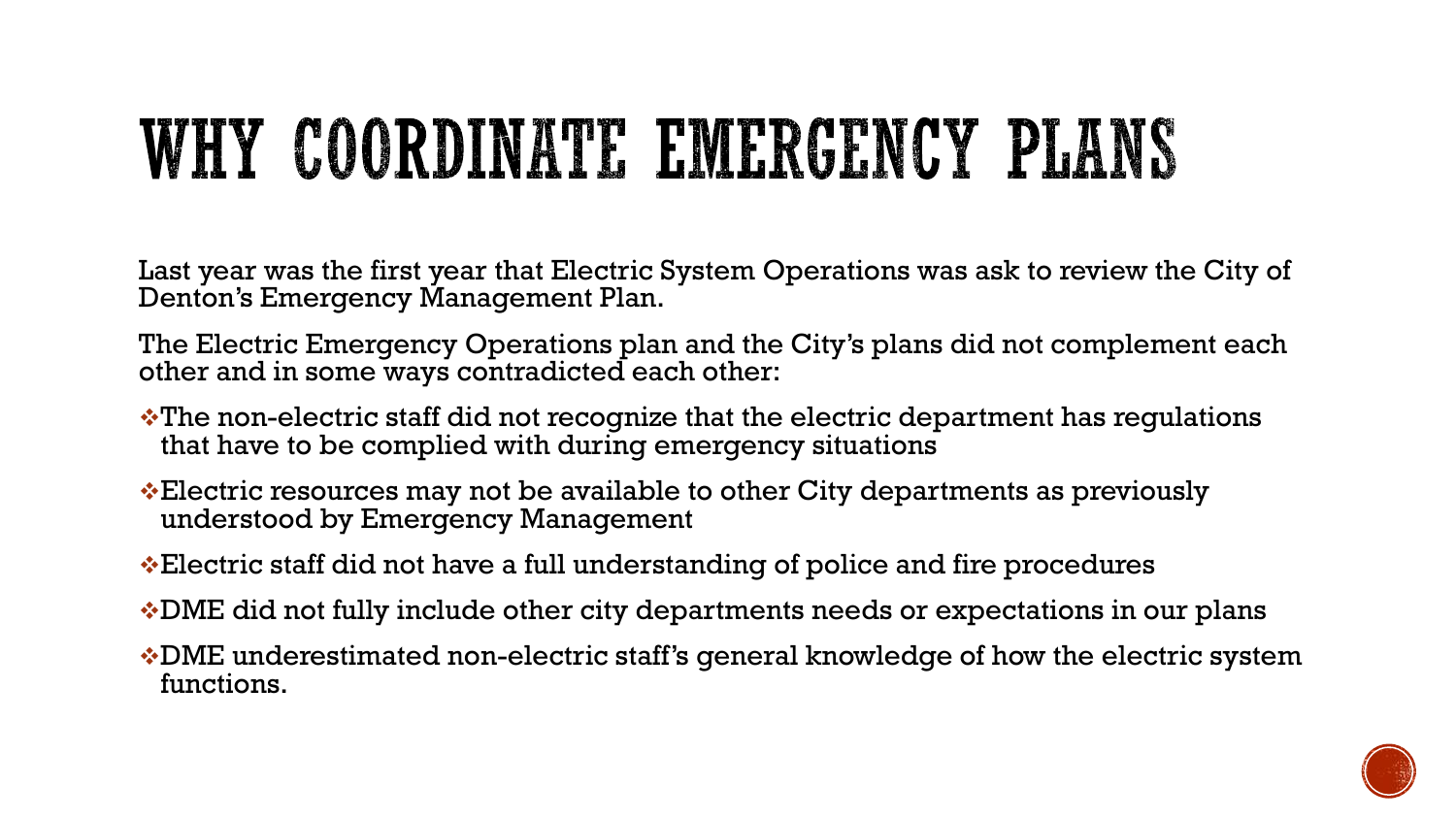## **IDENTIFIED AREAS OF CONCERN**

- ❖Create a common list of priorities and strategies
- ❖Identify critical facilities and customers
- ❖Assign roles and responsibilities
- ❖Identify priority facilities for restoration
- ❖Address any backup generation needs
- ❖Efficient allocation of resources
- ❖ Include business continuity plans
- ❖Review and revise all emergency plans that may be affected

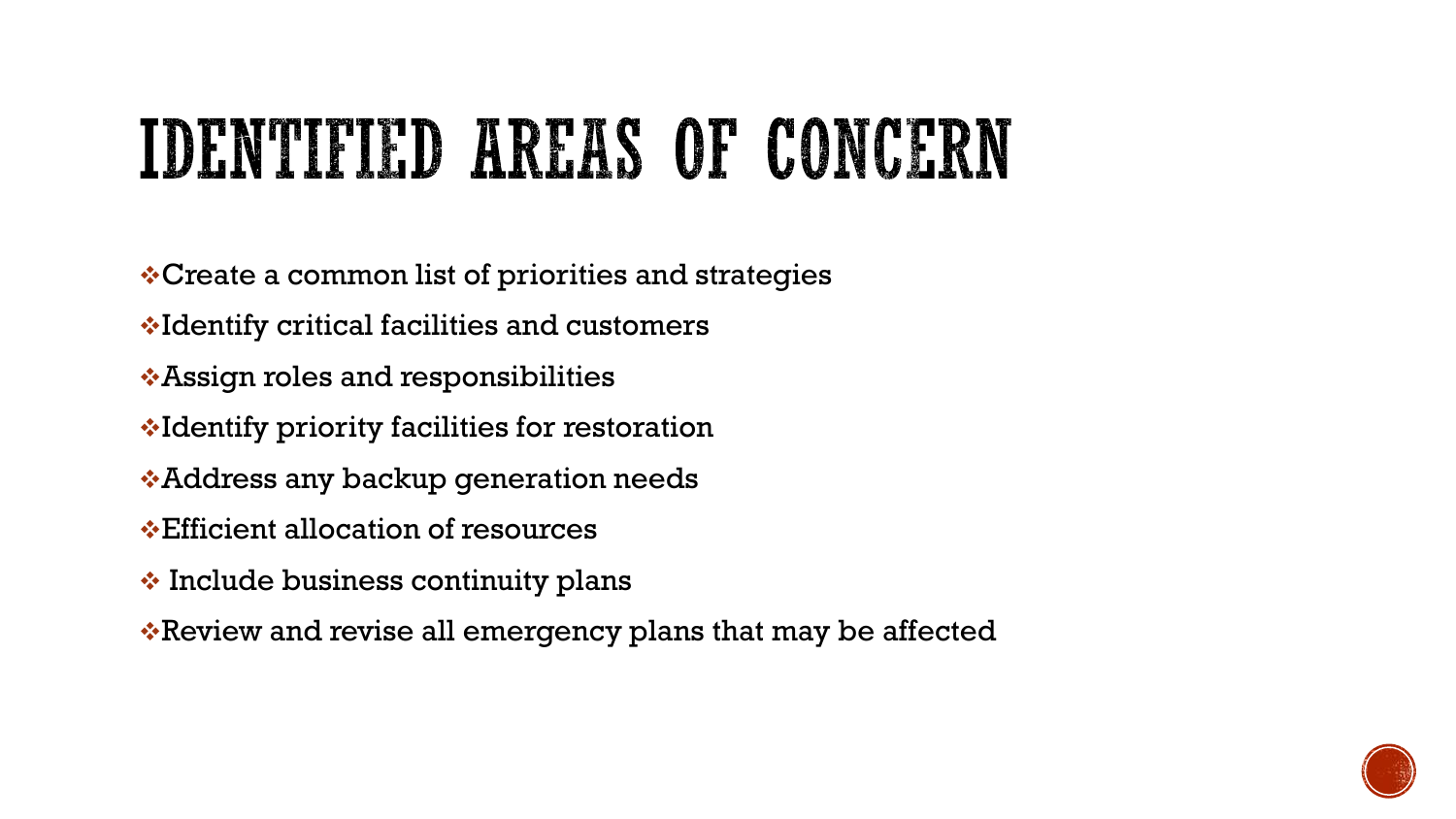## WHY COORDINATION IS NEEDED DURING POWER CAPACITY SHORTAGES

- ❖Cities need an overall understanding of how an electric company is required to respond to capacity shortages and blackout events
	- ❖ What to expect from each level of Energy Emergency Alerts
	- ❖ How rotating outages are planned for and executed, or how blackout events are restored
	- ❖ How electric resources will be utilized to support local critical loads
- ❖Establishing critical loads and identify backup generation
	- ❖ Which critical facilities have backup generation or lack resources
	- ❖ Which of these facilities need priority
- ❖Need for security of electric and city facilities
	- ❖ Protection of electric staff during travel to stations
	- ❖ Protection of electric facilities
- ❖What to do with staff
	- ❖ Business continuity

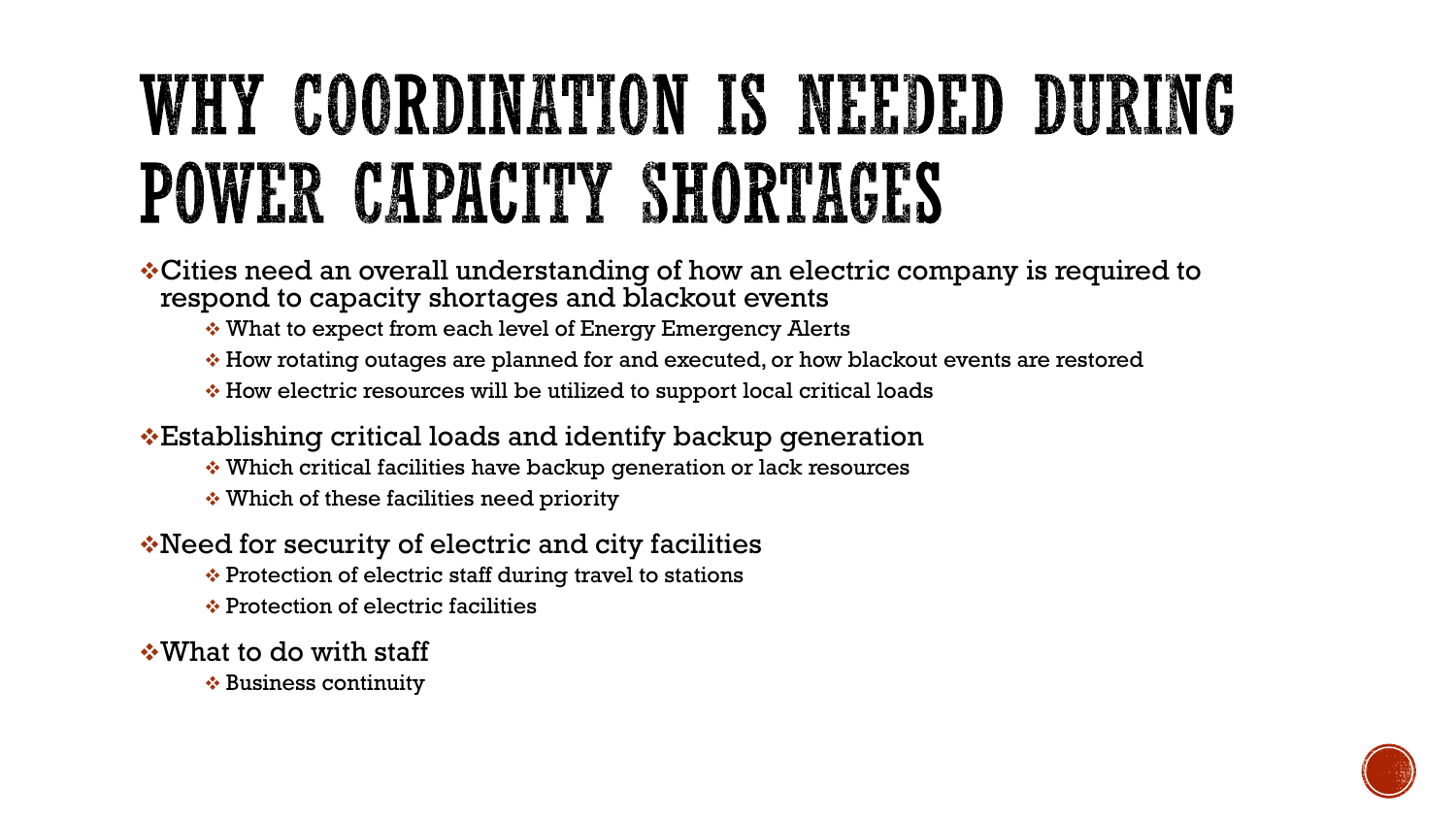## ENERGY EMERGENCY ALERT PROCESS

- ❖Energy Emergency Alert 1-Physical Responsive Capability falls below 2,300 MW ❖Media Alert may be issued detailing the situation and asking for energy conservation ❖Deployment of contracted ERS Resources
- ❖Energy Emergency Alert 2-Physical Responsive Capability falls below 1,750 MW ❖Media Alert will be sent detailing the situation and asking for energy conservation ❖Reduction of load by using distribution voltage reduction measures, if beneficial ❖Implementation of Load Management Plans to reduce customer load, if available ❖Deployment of contracted ERS Resources
- ❖Energy Emergency Alert 3-Physical Responsive Capability can not be maintained above 1375 and frequency falls below 59.91 HZ.
	- ❖In addition of all the measures taken in EEA 1 and 2 Rotating outages may be requested
		- ❖ Implement load shed based off of the Load Shed Obligation established by ERCOT.

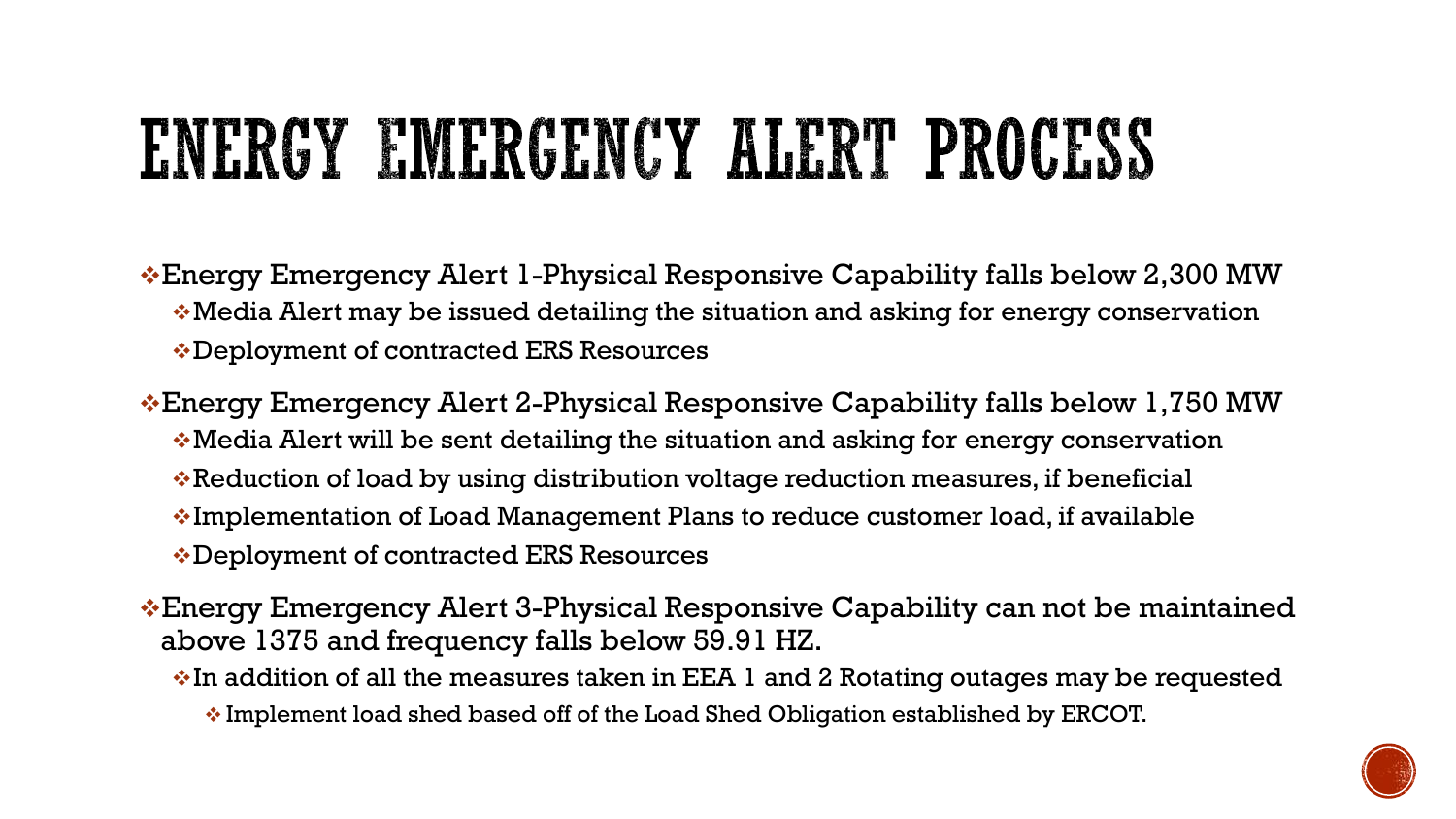## EMERGENCY LOAD SHED PROCESS

 $\cdot$ Excludes facilities that protect the safety and health of the community and essential human needs of the citizens (Critical Loads)

❖Critical load may only be used to save the interconnection from collapse

❖Open breakers to interrupt customer load to meet Load Shed Obligation ❖Rotate interrupted load every 30 minutes

 $\cdot$ Try not to affect the same customers for 1.5 hours

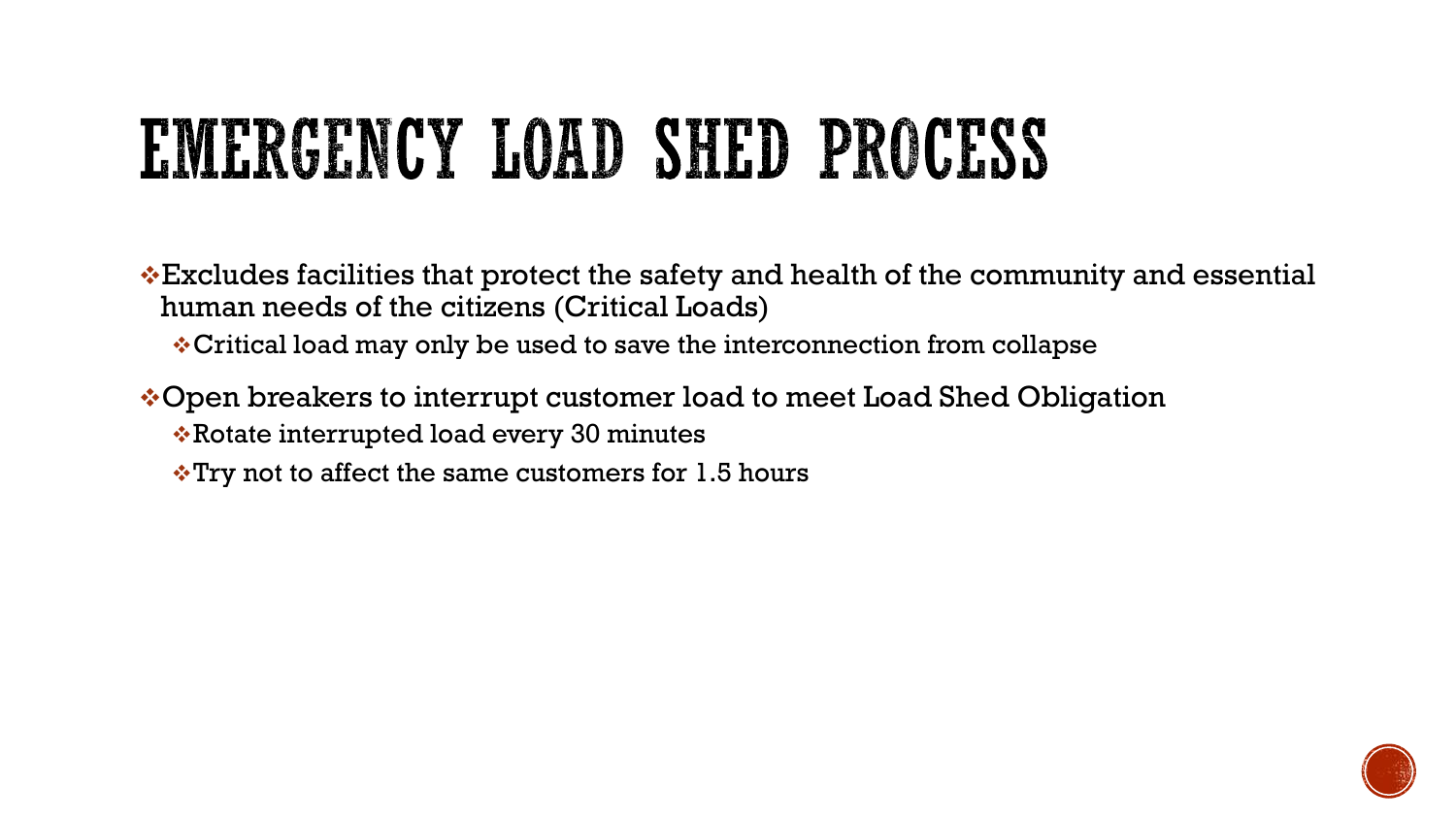### IDENTIFY CRITICAL FACILITIES

- ❖Water and waste water plants ❖Lift stations
- ❖Fire and Police stations ❖Emergency Operations Center
- ❖Hospitals and Surgery Centers ❖Senior, Nursing Centers
- ❖Electric Control Room ❖Substations
- ❖Fueling stations
	- ❖Natural Gas pressurizing stations
	- ❖Vehicle fueling stations
	- ❖Backup Generator fueling solutions

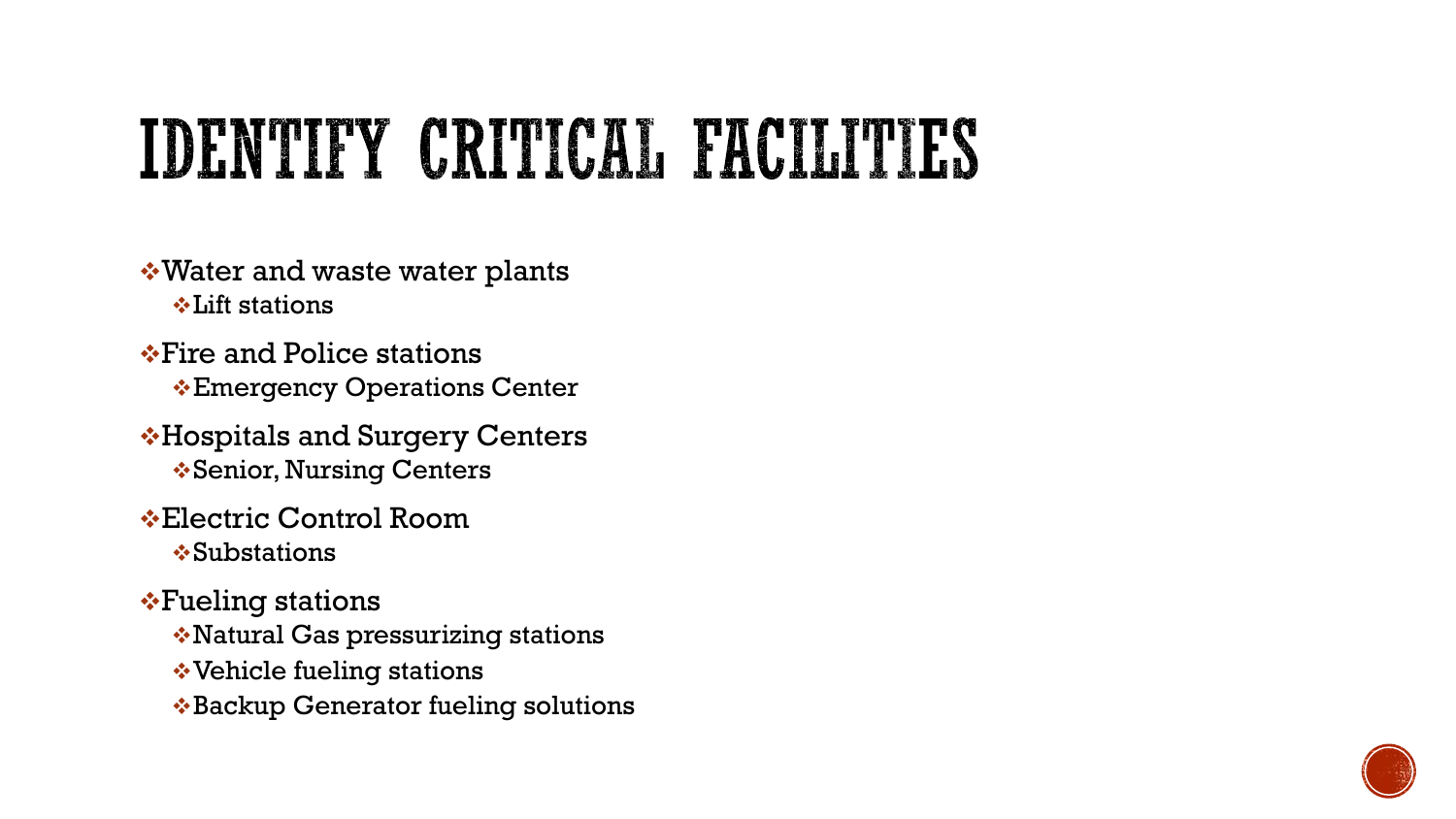# EMERGENCY PLAN COORDINATION EFFORTS

Last year the City of Denton hosted a tabletop exercise about an active shooter that started at one of the colleges and then concluded at the DME campus.

Identified improvements:

- ❖DME had a employee emergency notification system but the rest of the City did not
	- ❖ The City of Denton is now addressing this by providing an employee emergency notification system across all departments, including upgrading DME to the new system.
- ❖Facility lockdown efforts needed improvements
	- ❖ DME had a campus lockdown system, but it interfered with police and fire response.
		- ❖ Facility lock down prevented first responder access

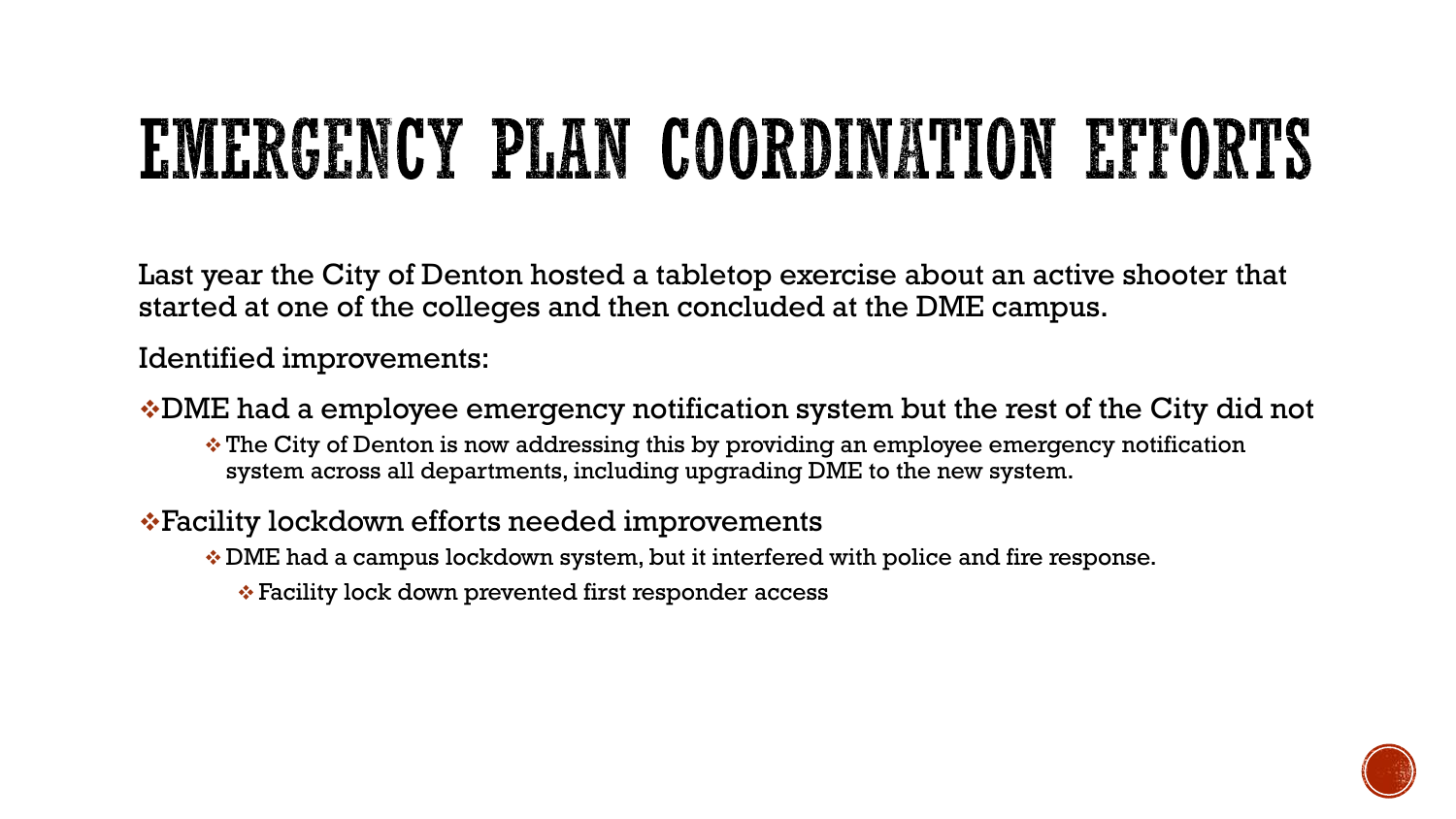## FUTURE EMERGENCY PLAN COORDINATION EPPORTS

This year the City of Denton is hosting a tabletop exercise about an extended total blackout of the ERCOT electric grid.

We plan to address the issues we have identified so far and expose potential issues that may have been overlooked.

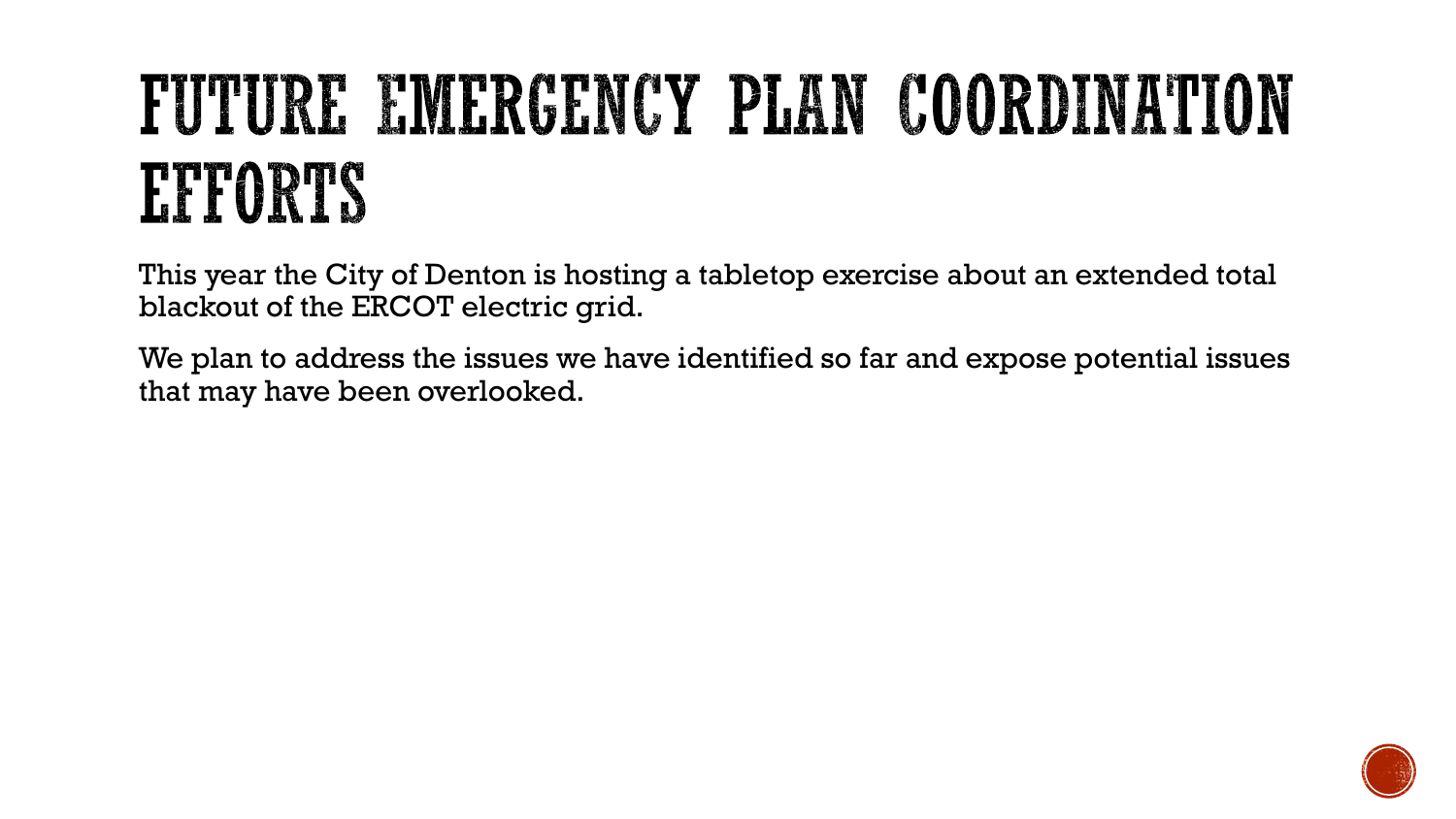#### IN SUMMARY

- ❖Cities need to make sure that emergency plans are coordinated at all levels with electric providers
	- ❖Cities may use identification of critical facilities to start coordination efforts
- $\cdot$  Emergency plans must comply with local, regional, and federal regulations
- ❖Cities and electric providers must have strategic and prioritized action plans in place prior to contingency events
- ❖Mutual understanding of the roles and responsibilities of each entity involved is essential to success
- ❖Continuous detailed review and coordinated training exercises will improve collaboration and identify deficiencies